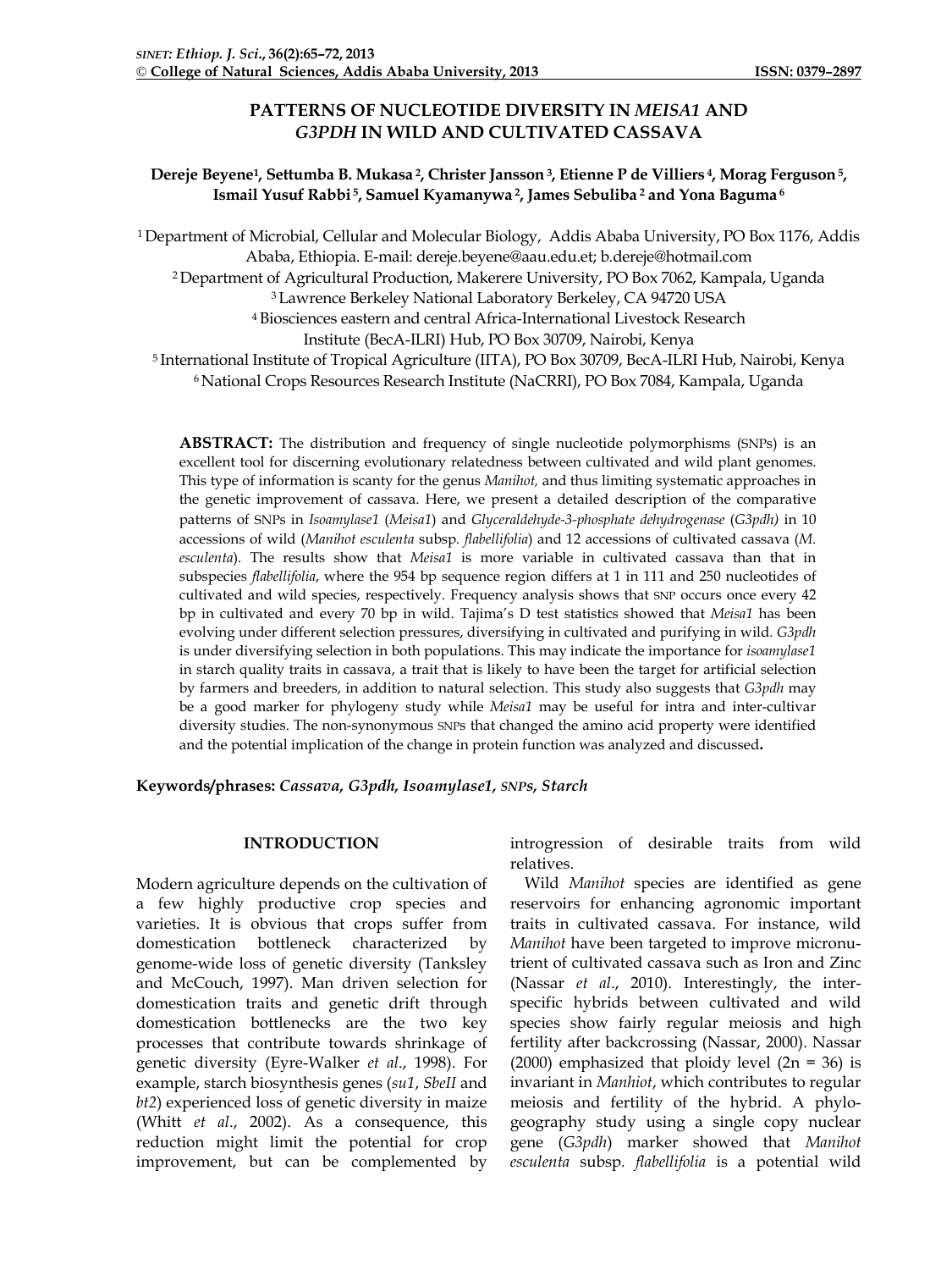progenitor of cultivated cassava (Olsen and Schaale, 1999). Genetic improvement of cultivated cassava partly depends on knowing the extent of genetic diversity in the crop and its wild relatives. The extent of genetic diversity can be measured by comparative nucleotide sequence analysis between cultivated cassava and its wild progenitors. These studies have been done for few economically important crops such as sunflower (Liu and Burke, 2006) and rice (Li *et al*., 2009).

Genetic diversity studies based on biochemical pathways may reflect different adaptive evolutionary processes that populations may have undergone (Tesfaye M. Baye *et al.,* 2009). *Isoamylase1* is one of the starch debranching enzymes that determine amylopectine architecture (Nakamura *et al.*, 1996). Gene expression study on *Manihot esculenta Isoamylase1* (*Meisa1*) suggests that the gene is involved in the differentiation of fibrous root into storage roots (Dereje Beyene *et al*., 2010). Starch is generally composed of two fractions — amylopectin (70%–80%) and amylose (20%–30%) (Swinkels, 1985). *Isoamylase* mutation alters the number and spatial distribution of branches in amylopectin (James *et al*., 1995; Nakamura *et al*., 1996). On the other hand, N-glyceraldehyde-3-phosphate dehydrogenase (*G3pdh*) is a low copy, nuclear housekeeping gene involved in glycolysis, a central pathway for sugar metabolism (Strand *et al*., 1997). In our study, *G3pdh* included as a benchmark against which to compare variation in *Meisa1*, the locus is conserved in cultivated and variable in wild *Manihot* (Olsen and Schaale, 1999). Understanding the way in which sugar-metabolizing genes have evolved is one of biological research questions. In response, SNPs study on sugar metabolizing genes was designed. The aim of this study was to compare the pattern of nucleotide diversity

between wild and cultivated cassava genotypes with respect to two genes: *Isoamylase1* (*Meisa1*, GU229751) and N-glyceraldehyde 3-phosphate dehydrogenase (*G3pdh*, AF136135).

### **MATERIALS AND METHODS**

## *Plant material and DNA extraction*

Twelve cultivated (*Manihot esculenta*) and 10 wild (*Manihot esculenta* subsp*. flabellifolia*) cassava genotypes were used (Table 1). Cultivated genotypes were collected from four geographic regions: North America (1), South America (1), Asia (1) and Africa (9) while the wild genotypes (10) were collected from South America. The germplasm were randomly selected from global cassava collections held in trust by the International Institute for Tropical Agriculture (IITA), Nigeria and International Centre for Tropical Agriculture (CIAT). Genomic DNA was extracted using a modified miniprep protocol (Dellaporta *et al.,* 1983).

#### *Primer design and PCR*

Nucleotide sequences of genes encoding *G3pdh* and *Isoamylase1* were obtained from the National Centre for Biotechnology Information (NCBI) (www.ncbi.nlm.nih.gov). These sequences were used for BLASTN similarity search against the cassava genome (Cassava Genome Project, 2009) to retrieve complete genomic sequence. The gene models and the exon-intron splice signal were predicted using Splign software (www.ncbi. nlm.nih.gov/sutils/splign/splign.cgi; Fig. 1). Primers for PCR and sequencing were designed using Primers3 software (biotools.umassmed. edu/bioapps/primer3\_www.cgi) based on retrieved gene sequences and predicted gene models (Fig. 1; Table 2).

| <b>Cultivated Accessions</b> |                   |  | <b>Wild Accessions</b> |                   |  |  |
|------------------------------|-------------------|--|------------------------|-------------------|--|--|
| Accession                    | Origin            |  | Accession              | Origin            |  |  |
| <b>BRA206</b>                | S. America/Brazil |  | 4074                   | S. America/Brazil |  |  |
| USA7                         | N. America/USA    |  | 4107                   | S. America/Brazil |  |  |
| TAI1                         | Asia/Thailand     |  | 4127                   | S. America/Brazil |  |  |
| <b>TME-05</b>                | Africa/Nigeria    |  | 4130                   | S. America/Brazil |  |  |
| Rwanagana                    | Africa/Rwanda     |  | 4131                   | S. America/Brazil |  |  |
| 95/SE-00036                  | Africa/Uganda     |  | 4139                   | S. America/Brazil |  |  |
| I92/0067                     | Africa/Uganda     |  | 4140                   | S. America/Brazil |  |  |
| Bamunanika                   | Africa/Uganda     |  | 4145                   | S. America/Brazil |  |  |
| NASE-4                       | Africa/Uganda     |  | 4147                   | S. America/Brazil |  |  |
| Tsitakatromby                | Africa/Madagascar |  | 4149                   | S. America/Brazil |  |  |
| TMS30572                     | Africa/Kenya      |  |                        |                   |  |  |
| Liyayi                       | Africa/DR Congo   |  |                        |                   |  |  |
|                              |                   |  |                        |                   |  |  |

**Table 1.** *Manihot* **spp. populations used in this study.**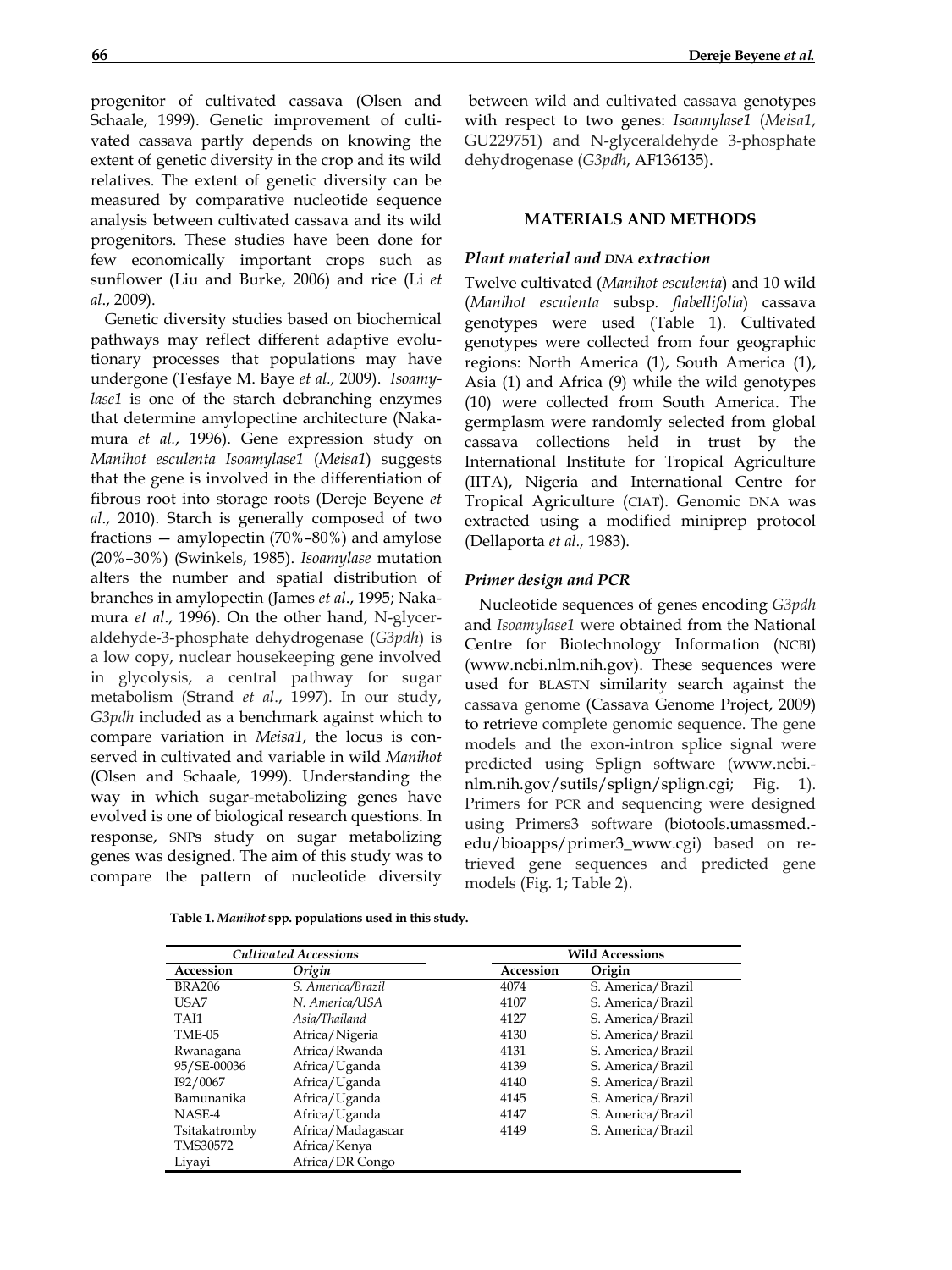

**Fig. 1. The gene structures of the** *Meisa1* **and** *G3pdh* **in** *Manihot*. The Exons designated by box and introns by line and numbered according to their positions. The arrows show the direction of the primes, tagged with name. Panel A for *Meisa1* gene that has three exons (E<sub>1</sub> 63pb, E<sub>2</sub> 74bp and E<sub>3</sub> 75bp) and two introns (I1 625bp and I2 117bp) and panel B for *G3pdh* gene that has three exons (E1 143bp, E2 84bp and E<sub>3</sub> 34bp) and two introns  $(I_1 \overline{101}$  bp and  $I_2 \overline{101}$  bp). The gene ruler in base pairs (bp).

Table 2. PCR cloning and sequencing primers, annealing temperature and MgCl<sub>2</sub> concentration for **PCR amplification.**

| Gene/ID  | Size              | Name             | Primer sequence         | Ta             | MgCl <sub>2</sub>         |
|----------|-------------------|------------------|-------------------------|----------------|---------------------------|
| Mesa1/   | 954 <sub>bp</sub> | M5F <sub>a</sub> | 5'-GGTTGTGGGAACACATTCAA | $58^{\circ}$ C | $1.5 \text{ }\mathrm{mM}$ |
| GU229751 |                   | M6R <sup>a</sup> | 5'-TCCCAAGAGGAGAACCAGTC |                |                           |
|          |                   | M11R             | 5'-AGCCAGCAGCAAATGGCAG  |                |                           |
|          |                   | M9F              | 5'-TAGAAATGCATGTGGATGGC |                |                           |
|          |                   | M10R             | 5'-AGAAGCAAGATCAAAGCGG  |                |                           |
| G3pdh/   | 363bp             | $\rm GIF^a$      | 5'-TGTCGATCTCACTGTAAGGC | $60^{\circ}$ C | $2.5 \text{ mM}$          |
| AF136135 |                   | GBRa             | 5'-AAGCAATTCCAGCCTTGG   |                |                           |

<sup>a</sup> refers to primers used for PCR and sequencing; the rest of the primers were only used for sequencing; Ta = annealing temperature

PCR was conducted in 20 µl total reaction volume contained 1X PCR buffer (10 mM Tris-HCl (pH 9.0), 50 mM KCl, and 0.1 % Triton X-100), 1.5–2.5 mM MgCl2, 0.3 µM of each primers, 200 µM of each dNTPs, 10–20 ng of genomic DNA template and 2 unit of GeneAmp® High Fidelity enzyme mix (Table 2). The amplification cycle consisted of initial denaturing (95°C, 5 min) and 30 cycles of denaturing (95°C, 30 sec), annealing  $(58^{\circ}C - 60^{\circ}C, 30 \text{ sec})$  and extension  $(72^{\circ}C, 1 \text{ min})$ and the third cycle final extension of 72°C for 10 minutes.

#### *Sequencing*

The PCR product of 5µl was prepared for sequencing using 10 units of Exonuclease I (Exo I) and 1 unit of Shrimp alkaline phosphatase (sAP) and incubated at  $37^{\circ}$ C for 1 hr followed by 85°C for 15 min as described by Werle *et al.* (1994). The resulting products were sequenced at Biosciences eastern and central Africa (BecA),

Nairobi, Kenya platform using ABI BigDye terminator Cycling Sequencing chemistry according to manufacturer's recommendations and the signals visualized on ABI3730xl DNA analyzer (Applied Biosystem). The primers used during the sequencing are presented in Table 2. The primers were spaced at an interval of 400 bp length along *Meisa1* gene (Fig. 1). The sequencing was done on both strands with a minimum of three-fold coverage.

#### *Sequence analysis*

The trace sequences were imported into SeqManTMII (DNASTAR) and consensus sequences generated. The quality of trace files was checked by importing all genotype sequences into SeqManTMII (DNASTAR) and each potential SNPs site visually inspected. The sequences were aligned using ClustalW integrated into MEGA version 4 (Tamura *et al*., 2007) and manually edited by comparison with trace chromatograms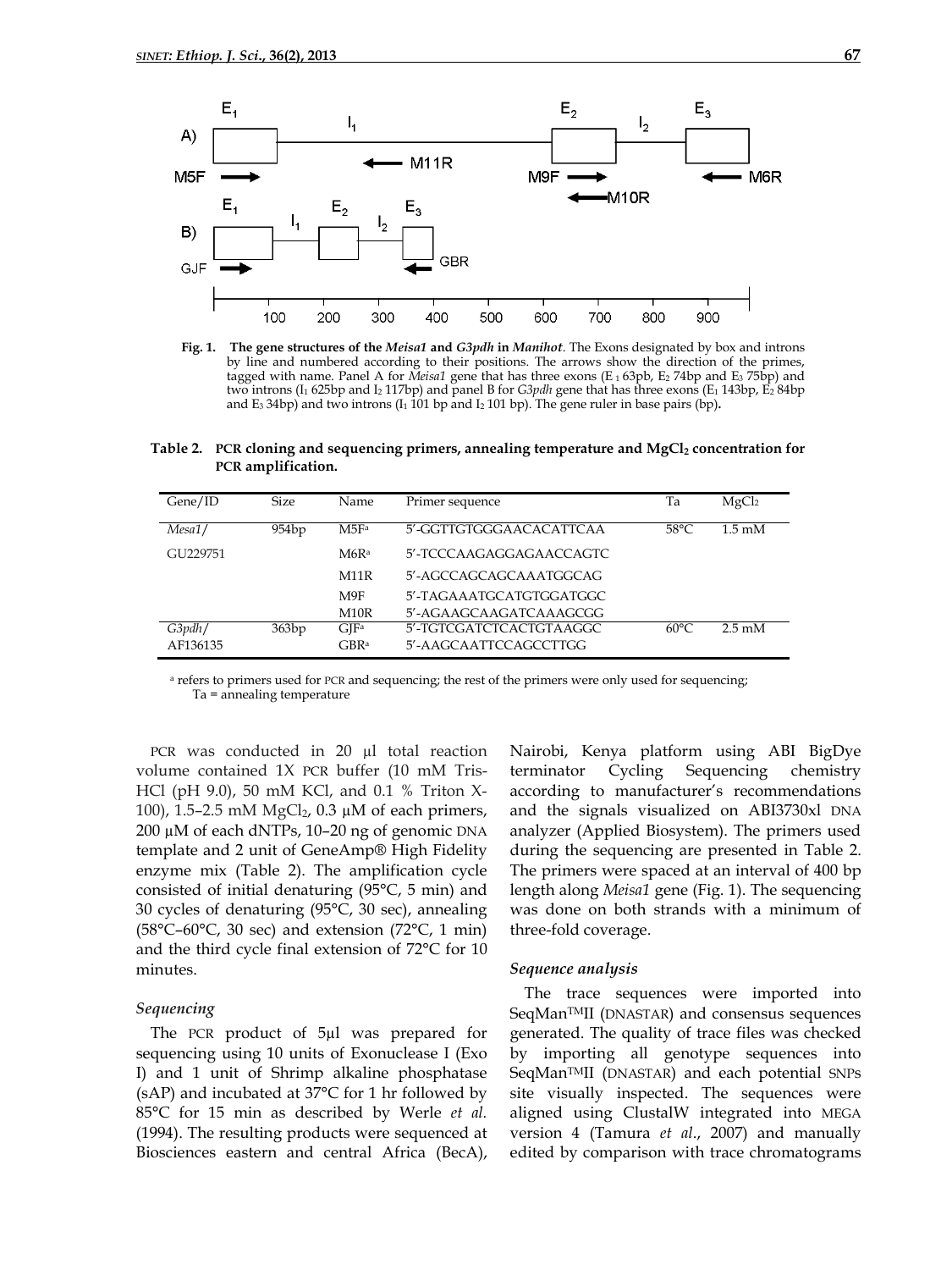generated by SeqMan<sup>TM</sup>II. DnaSP v5.10 (Librando and Rozas, 2009) was used to calculate

summary statistics: synonymous and nonsynonymous substitutions, Tajima's D, estimates of single nucleotide polymorphism (π and θ, calculated on per site), and population subdivision (*F<sub>ST</sub>* between wild and cultivated cassava excluding InDels). MEGA version 4 was used to generate files of variable sites, coding region alignment and amino acids prediction.

### **RESULTS**

## *Nucleotide sequence polymorphism*

*Meisa1* length was 954 bp in both populations and 27 and 9 SNPs were identified in cultivated and wild species, respectively, translating to one SNP every 35bp in cultivated and one SNP every 106bp in wild. The structural-functional distributions of the SNPs were 6 exonic (1/35) and 21 in intronic  $(1/35)$  in cultivated, and 2 exonic  $(1/106)$ and 7 intronic (1/106) regions in the wild. Interestingly, Intron2 and Exon3 were conserved in *Meisa1* of both cultivated wild accessions (Table 3). For *G3pdh,* less SNPs were identified in the cultivated cassava than in the wild (Table 4). All observed SNPs in *G3pdh* were in the intronic region in the cultivated cassava while 4 of the 9 SNPs in the wild occurred in the exonic region. Transverstions were the most frequent point mutation in cultivated genotypes, while both transition and transversion mutations were in equal proportions in the wild (Table 3). A single InDel was identified at intron1 of *G3pdh* from the wild cassava*.*

**Table 3. Nucleotide polymorphism and functional distribution in cultivated and wild cassava. Insertion and Deletion (InDel), Transition (T) and Transversion (TR) mutation types are indicated. Allelic positions are given in bracket.**

|         |                  |                             | Allele (position)           | Mutation Cv/Wt |  |
|---------|------------------|-----------------------------|-----------------------------|----------------|--|
| Gene    | Site and length  | Cultivated                  | Wild                        |                |  |
| Meisa1/ | Exon1            | $A \leftrightarrow G$ (34)  | ------                      | $T$ / --       |  |
| 954bp   | 63bp             | $C \leftrightarrow T$ (46)  | $C \leftrightarrow T(46)$   | T/T            |  |
|         | Intron1          | $T \leftrightarrow C$ (82)  | $A \leftrightarrow T(76)$   | T/TR           |  |
|         | 625 bp           | $A \leftrightarrow G (100)$ | ------                      | TR             |  |
|         |                  | $A \leftrightarrow G$ (114) |                             | <b>TR</b>      |  |
|         |                  | $A \leftrightarrow C$ (134) |                             | $T$ / --       |  |
|         |                  | $G \leftrightarrow T(167)$  | $G \leftrightarrow T$ (167) | TR/TR          |  |
|         |                  | $T \leftrightarrow C$ (206) | $T \leftrightarrow C$ (283) | T/T            |  |
|         |                  | $G \leftrightarrow T(219)$  | $T \leftrightarrow C$ (572) | TR/T           |  |
|         |                  | $A \leftrightarrow T(278)$  | ------                      | $TR/-$         |  |
|         |                  | $G \leftrightarrow T$ (307) |                             | $TR/-$         |  |
|         |                  | $A \leftrightarrow G (347)$ |                             | $T/-$          |  |
|         |                  | $G \leftrightarrow T(390)$  |                             | $TR/-$         |  |
|         |                  | $G \leftrightarrow C$ (411) |                             | $TR/-$         |  |
|         |                  | $A \leftrightarrow G$ (477) |                             | $T/-$          |  |
|         |                  | $A \leftrightarrow C$ (563) |                             | $TR/-$         |  |
|         |                  | $A \leftrightarrow T (578)$ | $A \leftrightarrow T$ (578) | TR/TR          |  |
|         |                  | $G \leftrightarrow T(609)$  | $G \leftrightarrow T$ (651) | TR/TR          |  |
|         |                  | $G \leftrightarrow T(625)$  | A $\leftrightarrow$ C (752) | TR/TR          |  |
|         | Exon2            | $A \leftrightarrow C$ (700) | -----                       | $TR/-$         |  |
|         | 74 bp            | $A \leftrightarrow G$ (713) | $A \leftrightarrow T (427)$ | T/TR           |  |
|         | Intron2          | $A \leftrightarrow T(786)$  | -------                     | $TR/-$         |  |
|         | 117 bp           | $A \leftrightarrow C$ (787) |                             | $TR/$ --       |  |
|         |                  | $A \leftrightarrow G (845)$ |                             | $T/-$          |  |
|         |                  | $G \leftrightarrow C (867)$ |                             | $TR/-$         |  |
|         | Exon3            | $A \leftrightarrow T (883)$ |                             | $TR / -$       |  |
|         | 75 bp            | $T \leftrightarrow C$ (927) |                             | $T/$ --        |  |
|         |                  |                             |                             |                |  |
| G3pdh   | Exon1            |                             | $T \leftrightarrow C$ (41)  | $-\sqrt{T}$    |  |
| 363bp   | 63               |                             | $G \leftrightarrow A(43)$   | $-\sqrt{T}$    |  |
|         |                  |                             | $T \leftrightarrow C$ (56)  | $-\sqrt{T}$    |  |
|         | Intron1          | $A \leftrightarrow C$ (131) | $G \leftrightarrow T(99)$   | TR/TR          |  |
|         | 101 bp           | $G \leftrightarrow C$ (135) | $G \leftrightarrow A(118)$  | TR/T           |  |
|         |                  | -------                     | $ \leftrightarrow$ T (147)  | $-$ /InDel     |  |
|         | Exon $2(84 bp)$  |                             | $G \leftrightarrow A(233)$  | $-\sqrt{T}$    |  |
|         | Intron2          | $G \leftrightarrow A(257)$  | $G \leftrightarrow A(259)$  | T/T            |  |
|         | 70 <sub>bp</sub> | $G \leftrightarrow C$ (297) | $G \leftrightarrow T(294)$  | TR/TR          |  |
|         |                  | ----------                  | $G \leftrightarrow C$ (299) | $-$ /TR        |  |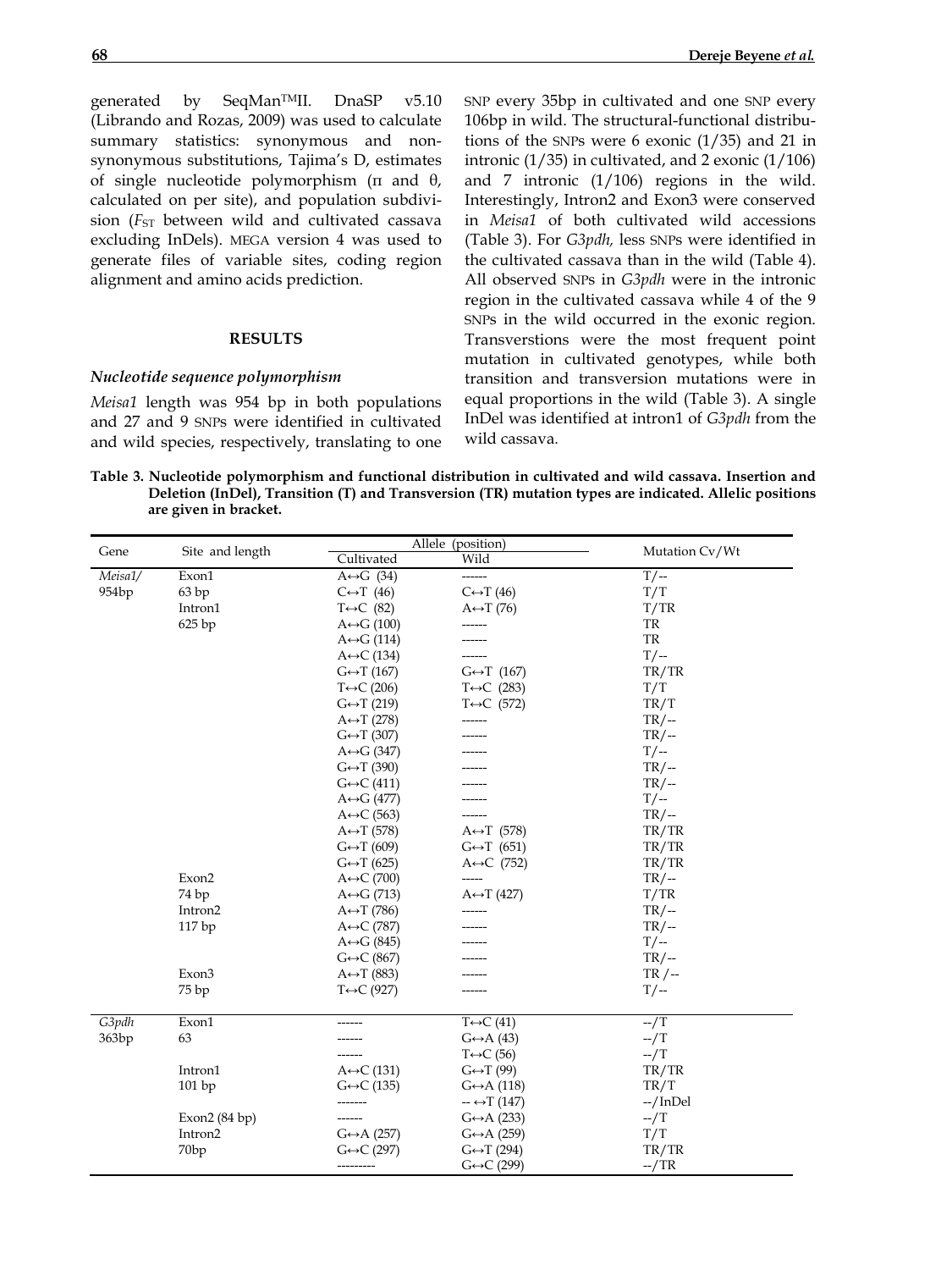The pooled *Meisa1* and *G3pdh* nucleotide polymorphisms per site (θw) were 0.081 and 0.005 for cultivated and wild cassava genotypes, respectively. The θw was equally distributed in different segments and pooled regions of *Meisa1* in wild (θw, 0.009) and cultivated (θw, 0.004) (Table 4). The θw of *G3pdh* identified in cultivated (0.004) and wild (0.011) showed that the nucleotide polymorphism per site equally distributed at different segments of wild *G3pdh*  (0.011). Similarly, the nucleotide diversity per site (π) was estimated. The pooled nucleotide diversity per site was higher in cultivated (π, 0.012) than in wild  $(\pi, 0.005)$  (Table 4). Nucleotide diversity per site of cultivated *Meisa1* was 0.014, but in equal proportions in exon and intron (π, 0.0137). *G3pdh* nucleotide sequence diversity per site was 0.0053 and 0.012 in cultivated and wild genotypes, respectively. *F<sub>ST</sub>* statistic averaged 0.268, suggesting that the wild and cultivated cassava gene pools are moderately differentiated.

### *Neutrality test statistics*

Tajima's D-statistic was computed as described by Tajima (1989) to determine whether or not the observed DNA polymorphism has had a significant departure from neutral mutation hypothesis (Kimura, 1983). The test is based on differences between independent estimates of nucleotide polymorphism  $(θ)$ , which is equal to 4Neµ; where, Ne is the effective population size,

|  |  |  | Table 4. Summary of Nucleotide polymorphisms. |  |  |  |
|--|--|--|-----------------------------------------------|--|--|--|
|--|--|--|-----------------------------------------------|--|--|--|

and  $\mu$  is the mutation rate per generation. The neutrality tests were determined across loci, functional region (exons and introns) and also pooled across cultivated and wild genotypes (Table 4). The pooled statistics in cultivated and wild genotypes were 2.21 and −0.289, respectively, showing that cultivated cassava may be undergoing balancing/diversifying selection while the wild cassava is subjected to purifying selection or may have experienced a recent genetic bottleneck.

### *Coding SNPs (cSNPs) polymorphism and amino acid substitution types*

Out of the six cSNPs identified in the cultivated *Meisal*, four were non-synonymous and two were synonymous substitutions (Table 5). One of the non-synonymous mutations resulted in alteration of polar amino acid type (Serine, *Ser*) with a nonpolar type (Leucine, *Leu*). The BLASTp similarity search revealed that the substitution of *Leu* by *Ser* is rare; the position is preferably conserved by *Leu*. The synonymous substitutions  $(\pi_{\text{Svn}} \ 0.02)$ were more than one-fold prevalent than nonsynonynmous substitutions  $(\Pi_{\text{nonsyn}}\ 0.012)$ . On the other hand, the wild *Meisa1* coding region was relatively less conserved than cultivated (Table 4). The synonymous substitution  $(\pi_{\text{Syn}},$ 0.0052) was two-fold more prevalent than nonsynonymous mutation  $(\Pi_{\text{nonsyn}}\ 0.0025)$  in wild *Meisa1*.

| Gene       | Region  |       | Tajima's D              |      |                    |            |          |
|------------|---------|-------|-------------------------|------|--------------------|------------|----------|
|            |         | $N^a$ | $S^a$                   |      | $\boldsymbol{\Pi}$ | $\theta w$ |          |
| Cultivated |         |       |                         |      |                    |            |          |
| Meisa1     | Meisa1  | 954   | 27                      | 35   | $0.0141*$          | $0.009*$   | 2.27     |
|            | Exons   | 212   | 6                       | 35   | 0.0137             | 0.009      | 1.77     |
|            | Introns | 742   | 21                      | 35   | 0.0137             | 0.009      | 2.04     |
| G3pdh      | G3pdh   | 363   | $\overline{4}$          | 90   | $0.0053*$          | $0.004*$   | 1.47     |
| Pooled     | Total   | 1,317 | 31                      | 42   | 0.012              | 0.081      | 2.21     |
| Wild       |         |       |                         |      |                    |            |          |
| Meisa1     | Meisa1  | 954   | 9                       | 106  | $0.0027*$          | $0.004*$   | $-1.210$ |
|            | Exons   | 212   | $\overline{\mathbf{c}}$ | 106  | 0.0032             | 0.004      | $-0.450$ |
|            | Introns | 742   | 7                       | 106  | 0.0023             | 0.004      | $-1.360$ |
| G3pdh      | G3pdh   | 317   | 9                       | 35   | $0.012*$           | $0.011*$ . | 0.571    |
|            | Exons   | 149   | 4                       | 37   | 0.010              | 0.010      | 0.078    |
|            | Introns | 168   | 5                       | 34   | 0.013              | 0.011      | 0.880    |
| Pooled     | Total   | 1,271 | 18                      | 70.6 | 0.005              | 0.005      | $-0.289$ |
| Average*   | Cv      |       |                         |      | 0.0097             | 0.0065     |          |
|            | Wt      |       |                         |      | 0.0074             | 0.0075     |          |

\* Designates the averaged values where Cv cultivated and Wt wild genotypes; N<sup>a=</sup>total number of sequences, S<sup>a=</sup> total number of polymorphic sites, f=frequency of SNPs (Na/Sa), π=nucleotide diversity per site between two sequences, θw=nucleotide polymorphism per site between two sequences and Tajima's D-statistic test.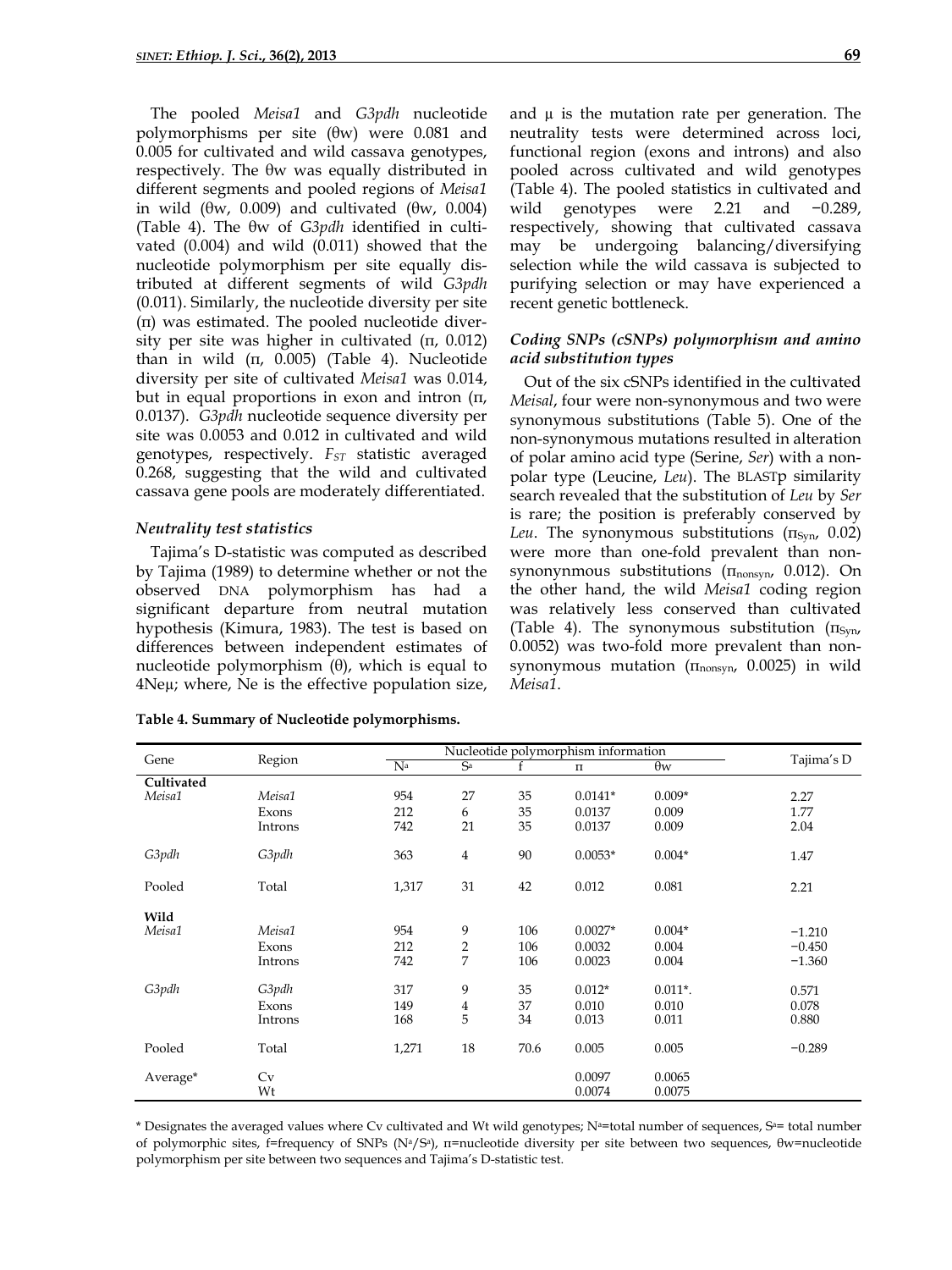| Genotype/           | cSNP     | Genetic Codon | Amino   | Class/Type of | Substitution | $\Pi$ Syn | InonSyn |
|---------------------|----------|---------------|---------|---------------|--------------|-----------|---------|
| gene/Exon           | Position |               | acid    | amino acid    | <b>Types</b> |           |         |
| Cultivated (Meisa1) |          |               |         |               |              | 0.02      | 0.012   |
| Exon1               | 34       | ATT/GTT       | Ile/Val | Non-polar     | NonSyn       |           |         |
| Exon1               | 46       | TTT/CTT       | Phe/Leu | Non-polar     | NonSyn       |           |         |
| Exon2               | 700      | GTC/GTA       | Val/Val | Non-polar     | Syn          |           |         |
| Exon2               | 713      | ATG/GTG       | Met/Val | Non-polar     | NonSyn       |           |         |
| Exon3               | 883      | CTT/CTA       | Leu     | Non-polar     | Syn          |           |         |
| Exon3               | 927      | TCG/TTG       | Ser/Leu | Polar/Non-    | NonSyn       |           |         |
|                     |          |               |         | polar         |              |           |         |
| Wild (Meisa1)       |          |               |         |               |              | 0.0052    | 0.0025  |
| Exon1               | 46       | TTT/CTT       | Phe/Leu | Non-polar     | NonSyn       |           |         |
| Exon2               | 752      | AGG/CGG       | Arg/Arg | Polar         | Syn          |           |         |
|                     |          |               |         |               |              |           |         |
| Wild (G3pdh)        |          |               |         |               |              | 0.039     | 0.002   |
| Exon1               | 41       | TAT/TAC       | His/His | Basic         | Syn          |           |         |
| Exon1               | 43       | GAG/GGG       | Glu/Gly | Basic/Neutral | NonSyn       |           |         |
| Exon1               | 56       | ATC/ATT       | Leu/Leu | Neutral       | Syn          |           |         |
| Exon2               | 223      | GTA/GTG       | Val/Val | Neutral       | Syn          |           |         |

**Table 5. Nucleotide substitution types, amino acid information and nucleotide diversity (πsyn for synonymous (Syn) and πNonSyn for non-synonymous (NonSyn) substitutions) in the cSNPs of** *Meisa1* **and** *G3pdh***.**

**Note:** *Glu*= Glutamic acid, *Gly*= Glycine, *His*= Histidine, *Ile*= Isoleucine, *Leu*=Leucine, *Met*=Methionine, *Phe*= Phenylalanine, *Ser*= Serine, *Val*= Valine.

The exonic regions of *G3pdh* in cultivated genotypes were strongly conserved while the wild genotype experienced four mutations with three synonymous and one non-synonymous substitution (Table 4). Synonymous substitutions  $(\Pi_{\text{Syn}}, 0.039)$  were nineteen fold more prevalent than non-synonynmous substitutions  $(\Pi_{nonSyn}$ , 0.002).

### **DISCUSSION**

The results of this study provide the most comprehensive, comparative nucleotide sequence analysis of two genes in wild (*M. esculenta* subsp*. flabellifolia*) and cultivated (*M. esculelenta*) cassava to date. The analysis was conducted on two sugar hydrolyzing genes *Meisa1* (GU229751) and *G3pdh* (AF136135); the pooled length was cultivated 1,317 bp and wild 1,271 bp and a total of 49 SNPs and one InDel (*G3pdh* of wild) were identified. The density of SNPs in cultivated cassava was higher than that in wild *i.e.*, 1/42 bp and 1/70 bp, respectively. The nucleotide substitution in cultivated cassava had an apparent mutation bias towards transversion than transition whereas no mutation bias was noted in wild. The SNPs discovered in cultivated *Meisa1* are equivalent to combined 26 polymorphic sites discovered in nine candidate genes controlling agronomically important traits in cultivated cassava (Kawuki, *et al*., 2009). The

finding suggests that *Meisa1* is a useful marker in intra and inter cultivar diversity study and also developing array genotyping (Jaccoud *et al*., 2001; Comai, *et al*., 2004). The estimated SNPs frequency for *Meisa1* was 1/35 bp and 1/106 bp for cultivated and wild cassava, respectively. *G3pdh* was found to be conserved in cultivated than in wild cassava genotypes. The exons of cultivated cassava were conserved in cultivated than in wild type, whereas introns are highly variable (Olsen and Schaal, 1999; Liu and Burke, 2006). *G3pdh* is highly conserved and low copy; the gene is marker of choice for phylogeny study (Strand *et al*., 1997; Olsen and Schaal, 1999). The study identified *G3pdh* locus has little significance in intra and inter cultivar diversity survey.

The nucleotide polymorphism per site  $(\theta w)$  is roughly proportional to heterozygosity (Misawa and Tajima, 1997). The expected nucleotide differences between two randomly selected pairs of alleles can be estimated using θw. Thus, θw estimates suggest that two randomly chosen wild or cultivated cassava sequences vary on average 1 in ~133 or ~153 nucleotides (i.e.,  $1/0.0075 \approx 133$ and  $1/0.0065 \approx 153$ ; Table 4), respectively. The finding is similar with higher diversity noted in wild sunflower than in cultivated sunflower (Liu and Burke, 2006). In terms of gene specific comparison of θw estimates two randomly chosen wild or cultivated cassava sequences vary 1 in  $\sim$ 250 or  $\sim$ 111 nucleotides and 1 in  $\sim$ 90 or ~250 nucleotides for *Meisa1* and *G3pdh*,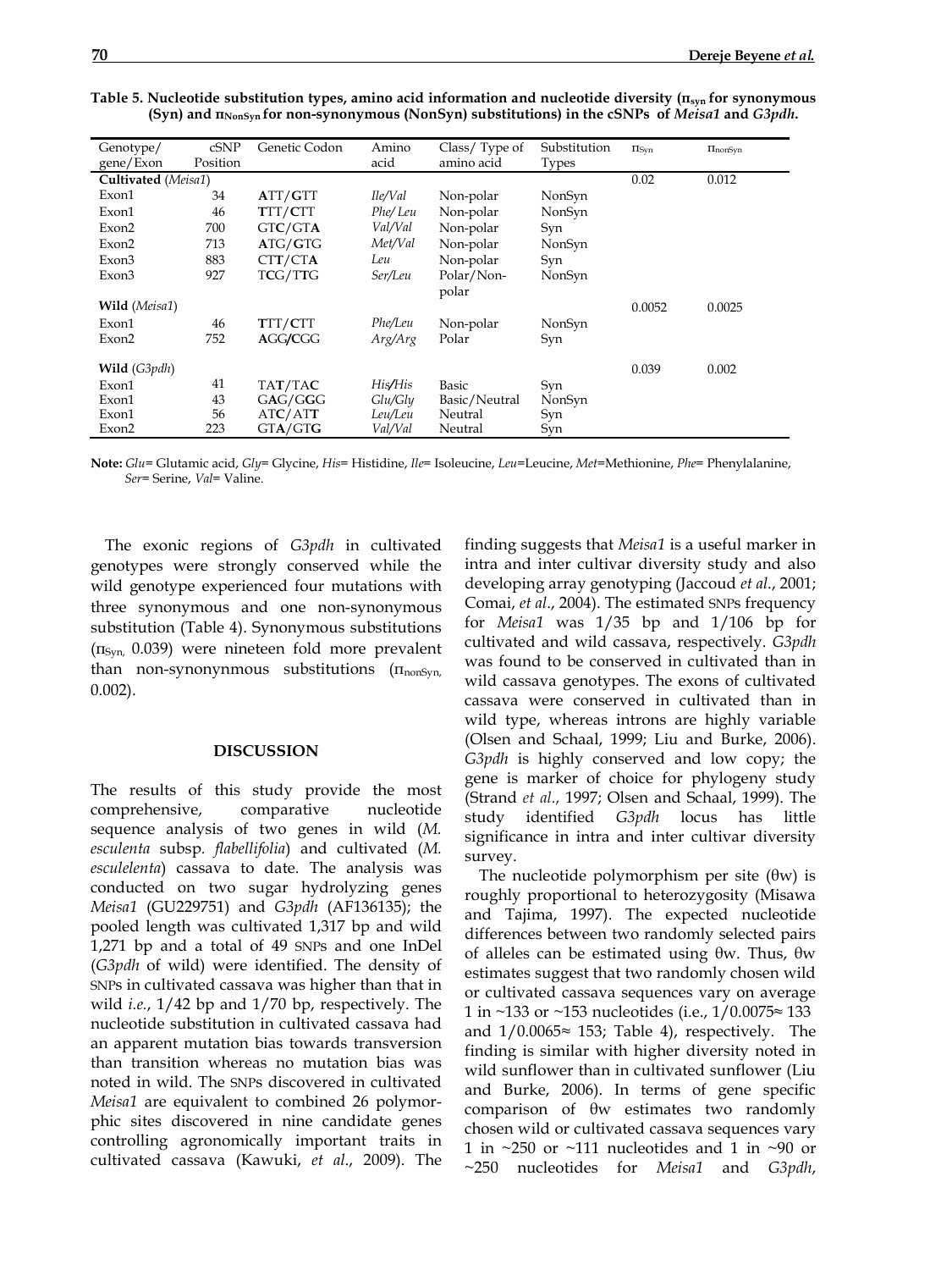respectively. This suggests that in cultivated cassava, the diversity of *Meisa1* is higher and that of *G3pdh* lower than in the wild variety. The result for *Meisa1* is surprising, given experience with other crop plants (Whitt *et al*., 2002). The results suggest that cultivated cassava has more adaptability potential with respect to *Meisa1* locus. In terms of the extent of divergence between subsamples wild and cultivated, averaged *Fst* value was 0.268, indicating that the wild and cultivated cassava gene pools are moderately differentiated. This suggests that 26.8 % of the total genetic variation is distributed among wild and cultivated populations while 73.2% of the variation within the subpopulations.

The coding regions were strictly analyzed to find out possible mutations that can change the amino acid types. The amino acid substitutions (*Meisa1*, *Ser*/*Leu*) that altered the property and/or size of amino acids may be associated with alternation of starch traits. Previous study revealed that *Meisa1* is involved in differentiation of fibrous root into storage root of cultivated cassava (Dereje Beyene *et al*., 2010). This suggests that the gene engages in determining root quality traits. cDNA-based SNPs could be of great advantage for crop improvement. For instance, sorghum accessions with waxy starch (BTxArg1 and Tx2907) have a point mutation at positions 268 which codes for *His* (basic amino acid) instead of *Glu* (polar amino acid), *Glu* conserved in non-waxy sorghums (Hamblin *et al*., 2007). Similarly, in sugary maize, *su1-Ref* gene lost its enzymatic activity due to substitution of the hydrophobic residue *Tyr* (wild) with charged residue *Arg* (mutant) at position 578 (Dinges *et al*., 2001; Whitt *et al*., 2002). The mutation reduced the abundance of *Sugary1* both at the transcript and protein levels (Beatty *et al*., 1999). Moreover, mutations that change the amino acid sequences of a protein are associated with disease traits in humans (Bao and Cui, 2005). The BLASTp similarity search showed that non-synonymous substitution of *Leu* by *Ser* is rare. In conclusion, the finding provides an insight to design genetic association study between root quality traits and the corresponding cSNPs changed the amino acid type. Generally, the synonymous substitutions are more prevalent than non-synonymous substitutions. These suggest that purified selection prevail in coding regions; non-synonymous amino acid replacement may implicate lower fitness.

Tajima's D-statistic (Tajima, 1989) was used to test for deviation from neutral hypothesis theory (Kimura, 1983). Functional regions analysis might show differences in selection pressure types; this is because of differences in neutral mutation rates as well as the stochastic variation associated with evolutionary processes. Thus, species or population level analysis of the entire gene structure gives the general picture. In this case, *Meisa1* is experiencing different selection pressures in cultivated ( $D = 2.27$ ) and wild ( $D =$ −1.21) translating to balanced/diversifying and purifying selection pressures, respectively. *G3pdh* is under diversifying selection in both cultivated and wild cassava genotypes.

### **CONCLUSIONS**

Taken together, comparison of variations within *G3pdh*, a housekeeping gene involved in sugar metabolism in wild and cultivated cassava, indicated greater variation within wild cassava than cultivated cassava. This could be attributable to a lack of strong selection pressure, either natural or artificial, on the *G3pdh* locus, and a genetic bottleneck, during cassava domestication. *Meisa1* is more genetically diverse in the sample of cultivated cassava than in our sample of wild cassava. This suggests a strong effect of diversifying selection, either natural or artificial, on this locus as cassava has moved into different environments, and has been selected for different organoleptic preferences and purposes. The *Meisa1* could be used in intra and inter cultivar diversity study and developing array genotyping. On the other hand, the *G3pdh* is more applicable for taxonomic study. The functional effect of the cSNPs (*Ser*/*Leu*) identified in *Meisa1* that change the amino acid may be ascertained using candidate gene-based association study.

#### **ACKNOWLEDGEMENTS**

This work was supported by Swedish International Cooperation Agency/Department for Research Cooperation (Sida/SAREC) under BIO-EARN program. We are grateful for utilizing the ILRI/BecA laboratory platform in Nairobi, Kenya.

#### **REFERENCES**

1. Bao, L. and Cui, Y. (2005). Prediction of the phenotypic effects of non-synonymous single nucleotide polymorphisms using structural and evolutionary information. *Bioinformatics* **21**:2185–2190.